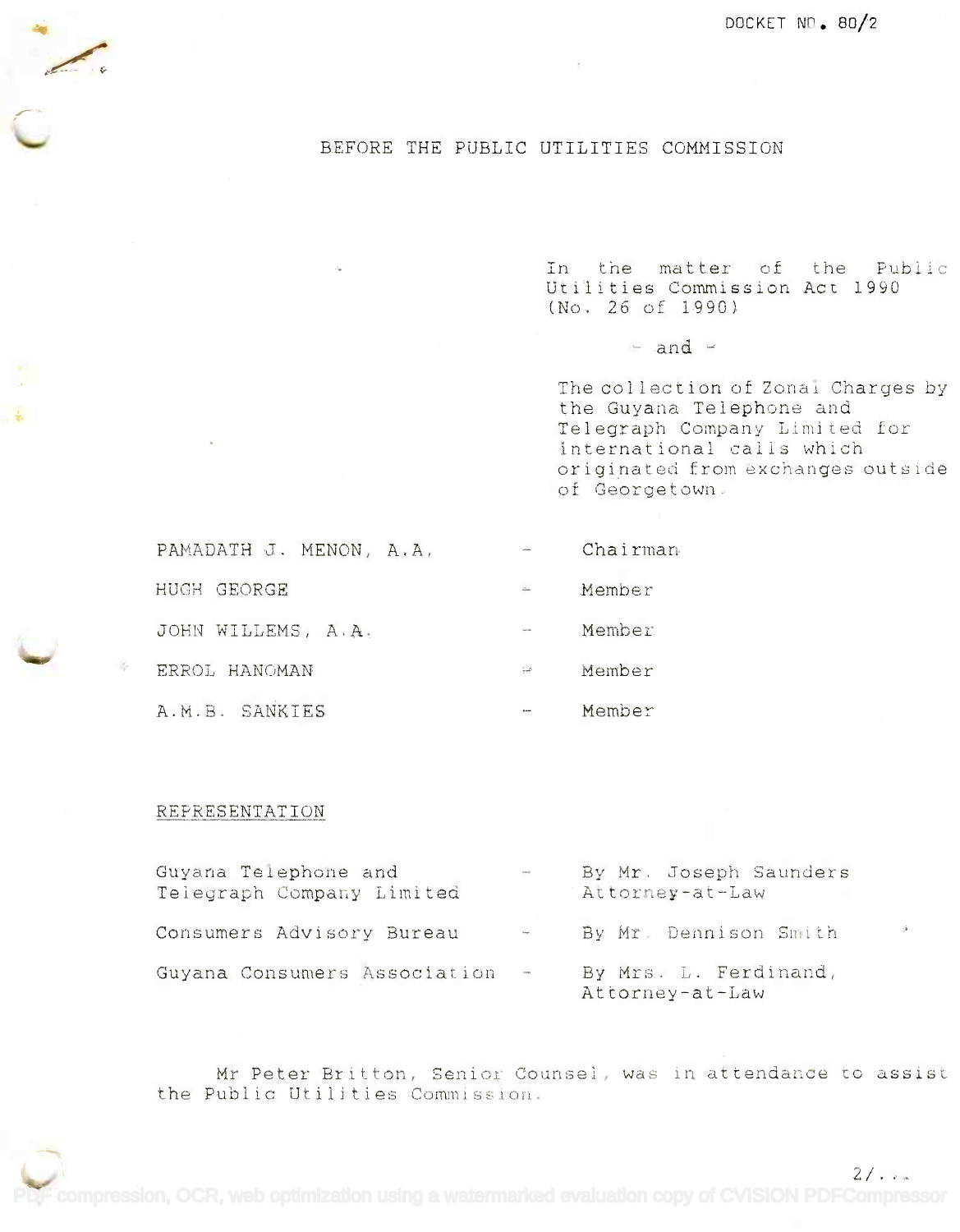The Guyana Telecommunication Corporation ("G.T.C.") was The Guyana Telecommunication Corporation ("C.T.C.") was levying a zonal charge in respect of international calls made from exchanges outside of Georgetown. After the Guyana Telephone and Telegraph Company Limited ("the Company") succeeded to the operations of G.T.C., the Company continued the levy of the zonal charges and in fact increased the zonal charges from 88 cents per charges and in tact increased the zonal charges from 88 cenes per charges and in ract increased the Eonar charges from 60 cents per levy of the zonal charges was discontinued by the Company with effect from 3rd March, 1994.

2. By Order dated 12th May, 1995, this Commission held that the zonal charges should not have been levied on the customers by the Company. The Company was therefore directed to refund the sums company: The company was therefore directed to ferund the sums<br>collected by it as zonal charges to the subscribers in accordance with section 46(2) of the Public Utilities Commission Act 1990 (No. 26 of 1990) ("the Act"). The procedure for the refund was also set out in the Order.

3. After the above decision the Company wrote two letters to this 3. After the above decision the Company wrote two letters to this Commission, the first dated 19th May, 1995 and the second dated 18th July,, 1995. 18th July, 1995.

or or the same of the same of the same

4. Two matters were raised by the Company by the above letters -

(i) the Company objected to the method of refund of the (i) the Company objected to the method of refund of the zonal charges, coliected without authority, in the manner directed by the Order of this Commission. The Company suggested two alternative procedures one, the total amount identified be deposited by the Company in a fund approved by the Commission for any purpose deemed by the Commission to be beneficial to the communities affected, or, two, the amount be refunded using the same principle as now approved by the Commission in relation to retro-revenue recovery;

(ii) the costs  $$100,000 = in total$  allowed to the consumers groups were "unreasonable'.

 $3/1$ .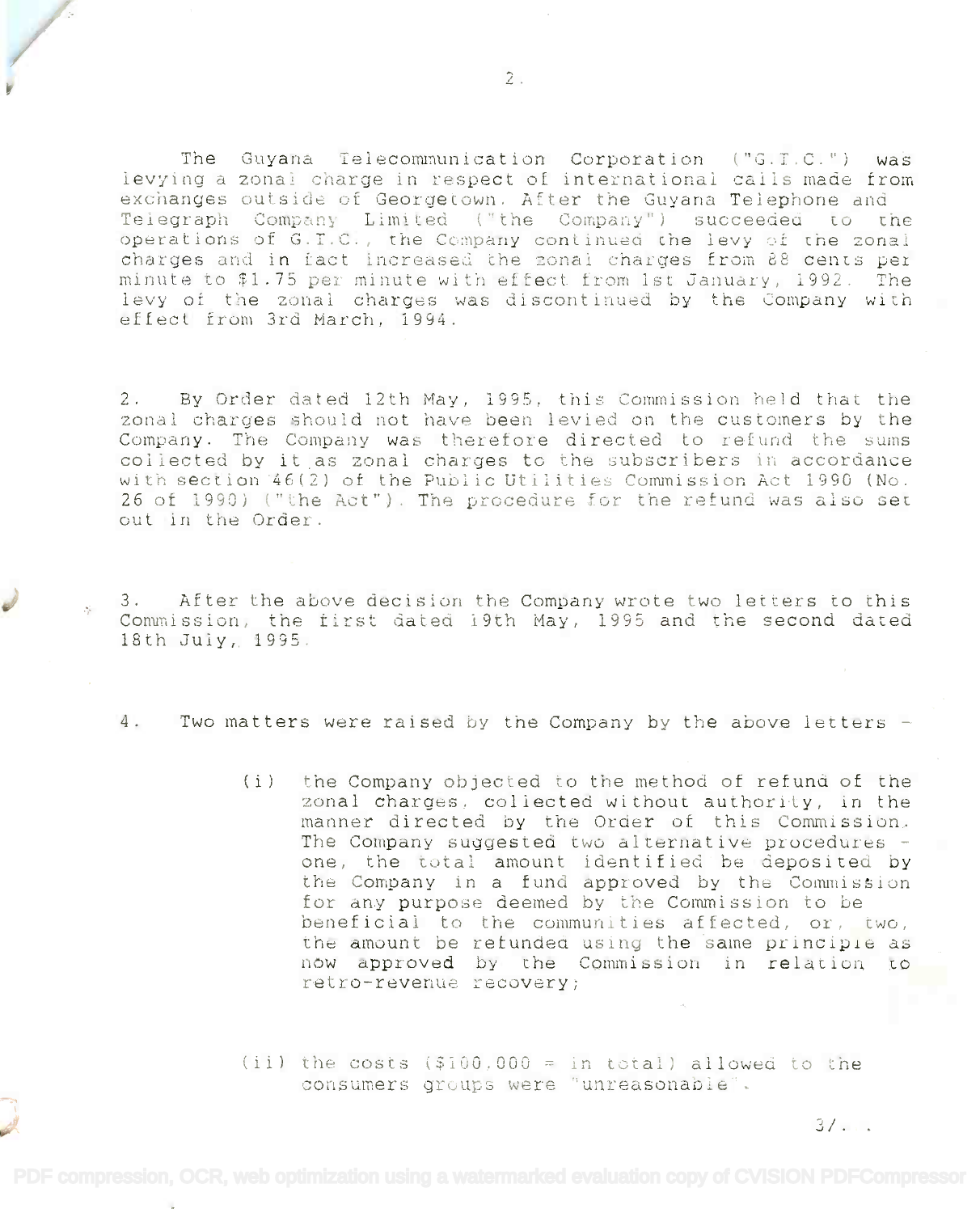These matters were heard by the Commission on the 24th These matters were heard by the Commission un the 24th January, the 14th, 21st and 28th February and 11th April, 1995 at Bidco Training Centre, Anira and Peter Rose Streets, Georgetown. Bidco Training Centre, Anira and Peter Rose Streets, Georgetown.

5. The Company is effectively seeking a review of the earlier Order of this Commission. We are of the view that the Order of this Commission in respect of the procedure for the refund of the zonal charges collected without authority is in accordance with section 46(2) of the Act and the alternative proposals made by the Company 46(2) of the Act and the alternative proposals made by the Company are contrary to the provisions of that section. We also do not are contrary to the provisions of that section. We also do not find any merit in the objection to the costs awarded to the find any merit in the objection to the costs awarded to the consumers groups. consumers groups.

6. Accordingly we hold that there is no substance in the matters raised by the Company in the two letters dated 19th May, 1995 and raised by the Company in the two letters dated 19th May, 1995 and 18th July, 1995, and the requests made by those letters are rejected. The Consumers Advisory Bureau and the Guyana Consumers Association are each awarded \$10,000,00i= as costs or these **Assuciation are eae}l awarded \$10,000,00/'= as CUSLS of** (tle~e proceedings, which shall be paid to them within one month of the date of this Order. date of this Order.

Dated this **M/T** day of August, 1995

By Order of the Commission

PAMADATH J. MENON, A.A.

HUGH GEORGE 1 1999 .. //~ :<:'.. *jJ~If. .* HUGH GEORGE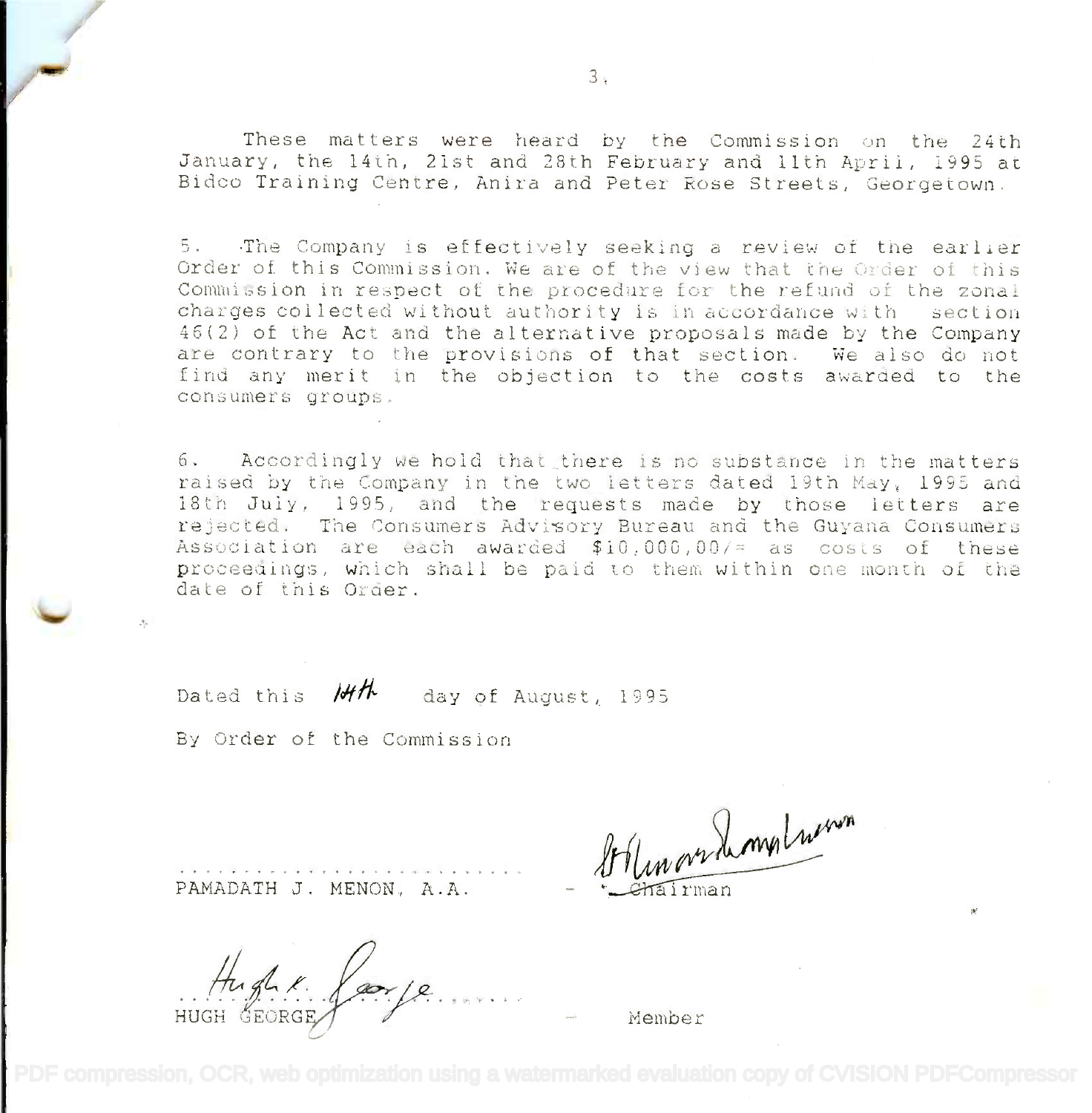$\frac{1}{\sqrt{2}}$  T. N. Hen S ~v wILLEMS, A.A. WILLEMS, A.

Member-

4.

<sup>~</sup> ................. <sup>~</sup>

ERROL HANOMAN Member ERROL HANOMAN

A.M. $\beta$ . SANKIES. The Member .*A*.... *~:*, .....*£*<sup>~</sup> *£* .....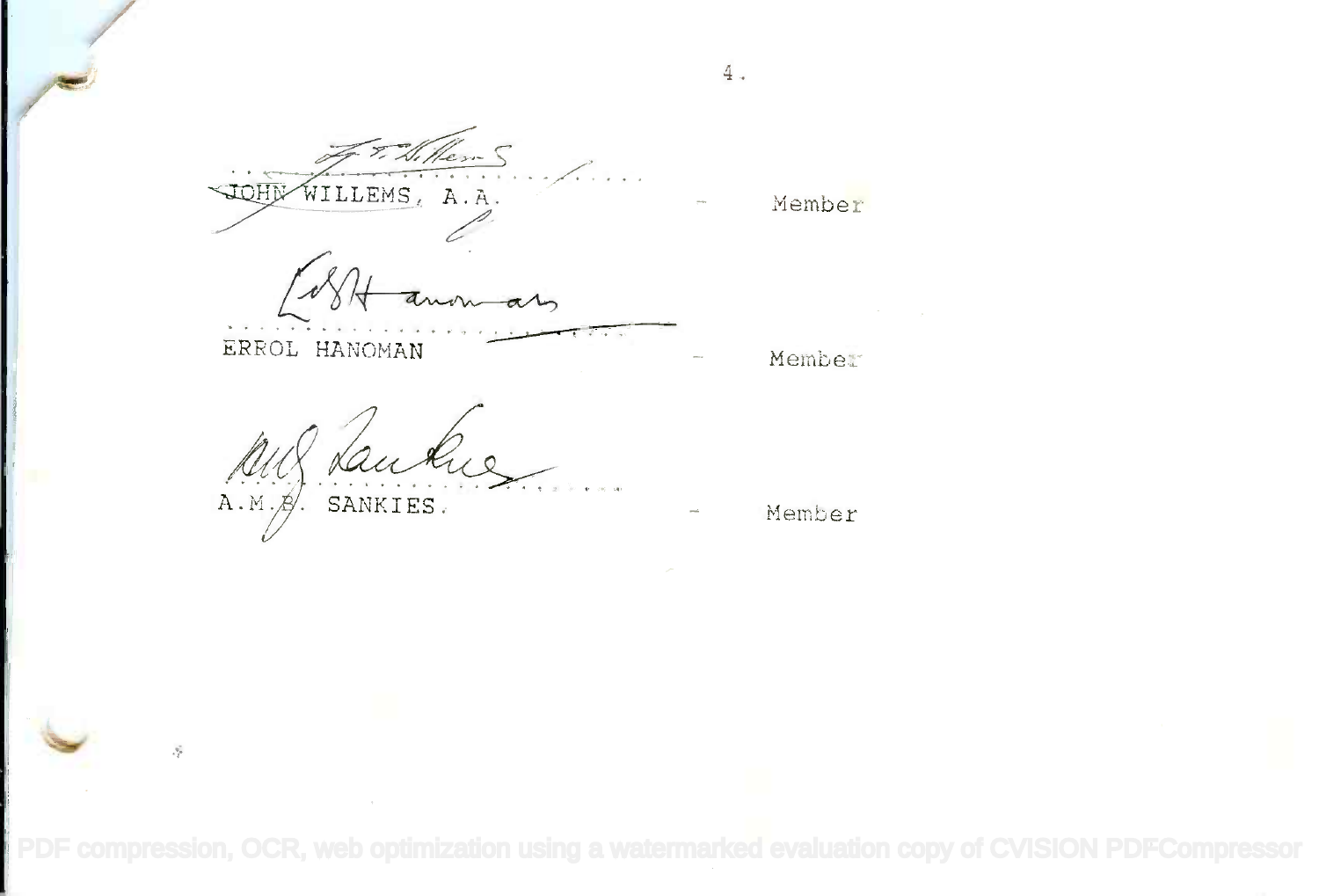DOCKET NO.: PUC 80/1

# PUBLIC UTILITIES COMMISSION **PUBLIC UTILITIES COMMISSION**

In the matter of zonal charges collected In the matter of zonal charges collected by the Guyana Telephone and Telegraph by the Guyana Telephone and Telegraph Company Limited, (the Company) from Company Limited, (the Company) from consumers during the period 20th May 1991 consumers during the period 20th May 1991 to 3rd March 1994. to 3rd March 1994.

#### DECISION

#### INTRODUCTION

The Public Utilities Commission, in response to an application made by the Company on 15th April 1991 and a subsequent review of the decision made in respect of the 1991 application, which was requested by the Company in a letter dated August 20th, 1993, approved increased rates for international calls to 87 countries With effect from 20th May 1991.

In support of its initial application for the increased rates and the subsequent request for a review, the Company supplied information on the rates which they stated were being charged for various international destinations but this information did not include zonal charges i.e. an additional charge of initially \$.88 per minute subsequently increased by the Company to \$1.75 per minute, which was levied on international calls which originated from outside of the Georgetown exchange.

 $21. . . .$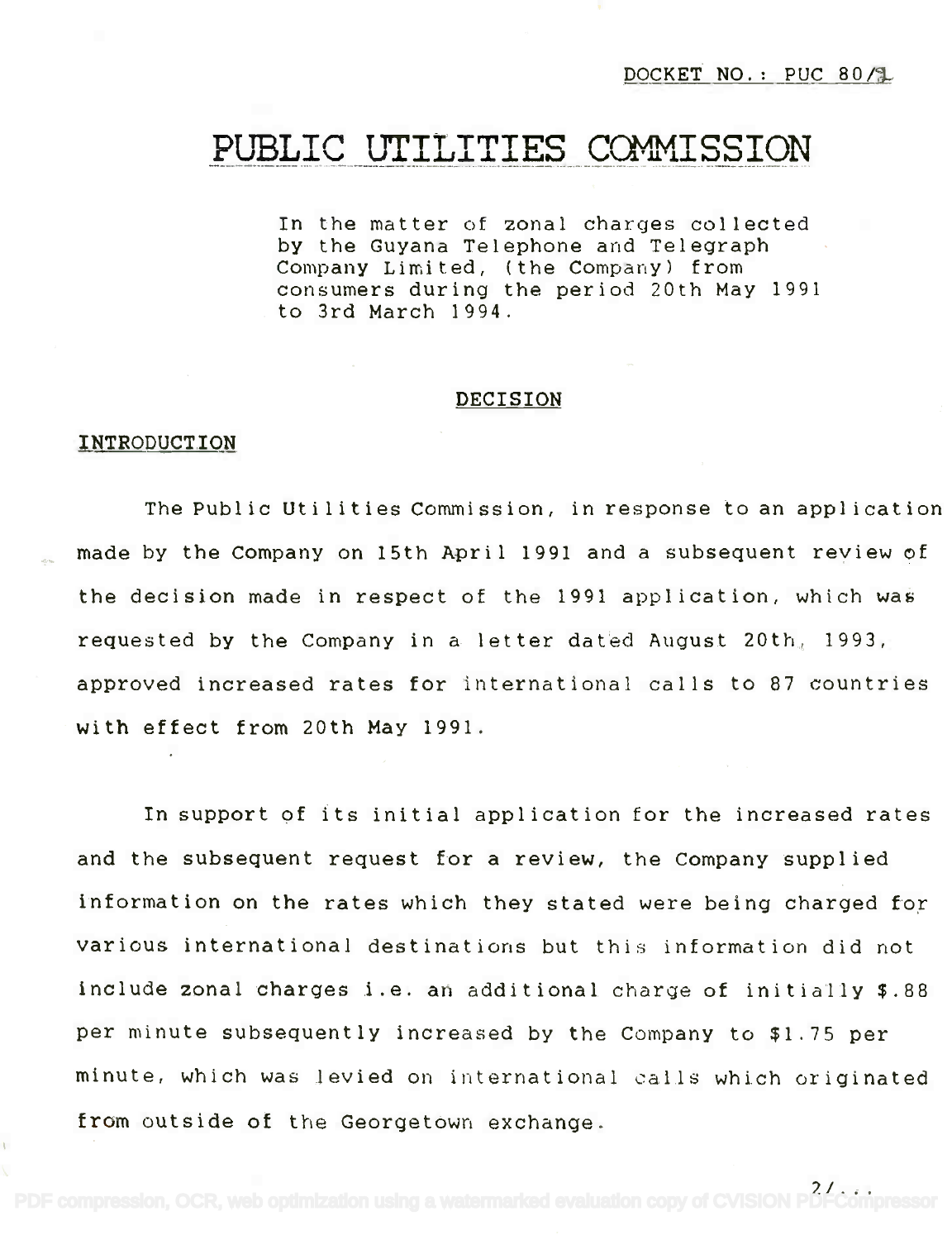By letter dated 11th January 1994 which is set out in full below, the Company stated as follows:

"Dear Mr Tyndall "Dear Mr Tyndall Chairman. Chairman.

#### ZONAL CHARGES

During our recent review of International. Rates our attention During our recent review of International Rates our attention was drawn to the fact that G.T.&.T. has been applying a Zonal Charge for all International Calls which originate from Charge for all International Calls which originate from exchanges outside of Georgetown. exchanges outside of Georgetown.

This is a charge which was inherited from G.T.C. and through This is a charge which was inherited from G.T.C. and through oversight was not included in the Company's submission to the oversight was not included in the Company's submission to the Commission when the application for a rate adjustment was Commission when the application for a rate adjustment was made in 1991. made in 1991.

This Zonal Charge is applied at the rate of  $G$1.75\,\mathrm{per}$  minute,  $\qquad \qquad$ and we are at present seeking to determine the amount and we are at present seeking to determine the amount collected through these charges and would submit the inform-collected through these charges and would submit the information as soon as it is available. ation as soon as it is available.

We sincerely apologise for this oversight and seek your We sincerely apologise for this oversight and seek your guidance in this matter. guidance in this matter.

> Yours sincerely, Yours sincerely, C.F.A. Hordatt C.F.A. Hordatt General Manager." General Manager."

> > $3/\ldots$

In subsequent correspondence between the Commission and the Company, the following transpired:

(a) The Company at the Commission's request supplied listings of zonal charges purporting to have been applied to consumers international calls during the period 20th May 1991 to March 3rd 1994.

PDF compression, OCR, web optimization using a watermarked evaluation copy of CVISION PDFComprest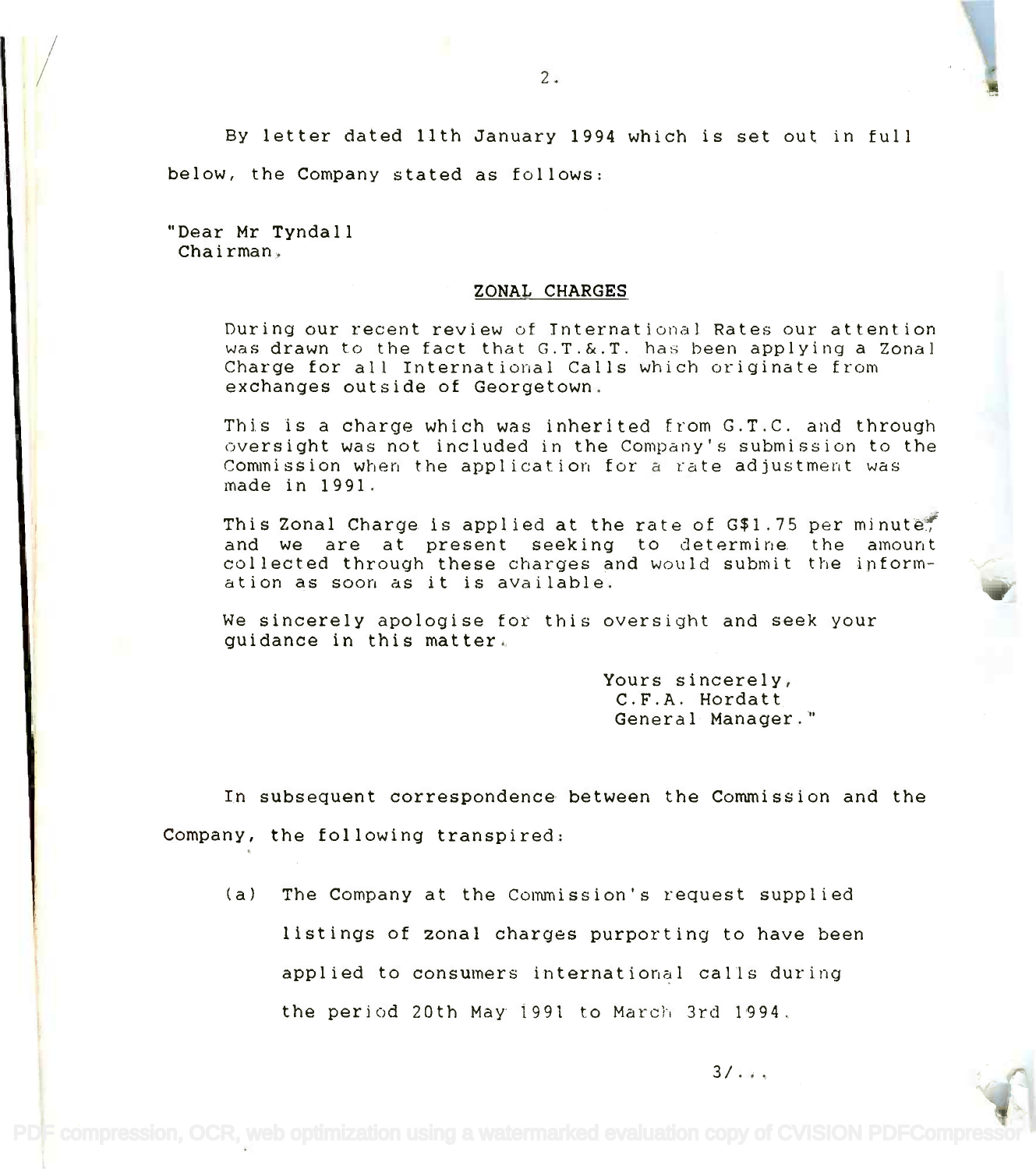(b) In supplying the information requested, the Company wrote the Commission as follows in a letter dated

26th July, 1994 which is reproduced in full below.

"Dear Mr Naraine:

## ZONAL CHARGES

I refer to your letter on the above matter dated **I refer** to your letter on the above matter dated 20th July 1994 and wish to restate that these Charges 20th July 1994 and wish to restate that these Charges were in place in the period prior to the change from were in place in the period prior to the change from G.T.C. to G.T.&.T., therefore G.T.&.T. was entitled G.T.C. to G.T.&.T., therefore G.T.&.T. was entitled to bill those charges. to bill those charges.

 $\texttt{G.T.&.T.}$  however inadvertently increased those charges from \$0.88 to \$1.75 per minute on International Calls which originate from exchanges outside of Georgetown on 1 January 1992 when increased rates were permitted. on 1 January 1992 when increased rates were permitted.

G.T.&.T. did not expect that the PUC would have found interest in the Zonal Charges for the period 20 May interest in the Zonal Charges for the period 20 May 1991 to 31 December 1991, I must however advise that 1991 to 31 December 1991. I must however advise that Staff have been directed to provide this information Staff have been directed to provide this information as early as possible. as early as possible.

> Yours sincerely, Yours sincerely, C.F.A. Hordatt C.F.A. Hordatt General Manager." General Manager."

### HEARING

In keeping with Notices of Public Hearing, the first of which was issued on 12th January, 1995, hearings were held on the matter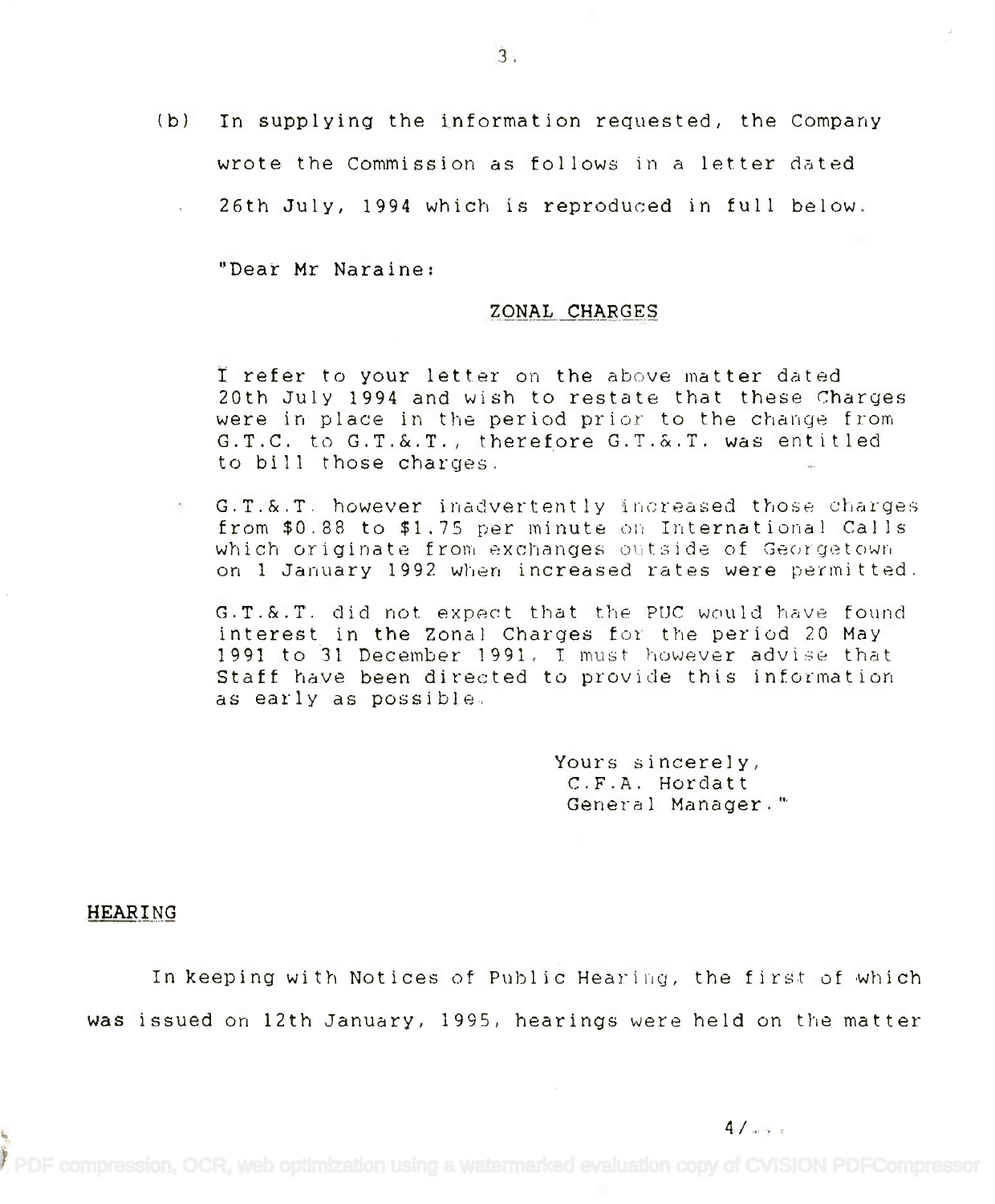on the 24th January, the 14th, 21st and 28th February and 11th on the 24th January, the 14th, 21st and 28th February and 11th April, 1995 at Bidco Training Centre, Anira and Peter Rose Streets, April. 1995 at Bideo Training Centre, Anira and Peter Rose Streets, Georgetown. The purpose of the hearing was to arrive at a decision Georgetown. The purpose of the hearing was to arrive at a decision as to whether the zonal charges had been properly levied on consumers having regard to all the circumstances. consumers having regard to all the circumstances.

#### PARTIES PRESENT:

The Company was during the course of the hearings represented by Mr Clarence Hordatt, General Manager, Mr Geoffrey Statia, by Mr Clarence Hordatt, General Manager, Mr Geoffrey Statia, Treasurer, Mr Joseph Saunders, Attorney-at-Law Counsel, and Mrs Treasurer, Mr Joseph Saunders, Attorney-at-Law - Counsel, and Mrs Avril Trotman-Moore, Attorney-at-Law Counsel. Avril Trotman-Moore, Attorney-at-Law - Counsel.

The Guyana Consumers Association and the Consumers Advisory The Guyana Consumers Association and the Consumers Advisory Bureau were represented by Mrs Sheila Holder, Secretary, Guyana Bureau were represented by Mrs Sheila Holder. Secretary, Guyana Consumer's Association, Miss Eileen Cox, Ditector Consumers Consumer's Association, Miss Eileen Cox, Oil-ector COllsumers Advisory Bureau and Mr Dennison Smith; Consultant to both organisations. organisations.

There was no request from other parties , organisations or There was no request from other parties, organisations or individuals, to participate in the proceedings. individuals, to participate in the proceedings.

## EVIDENCE

The written evidence considered at the hearing comprised The written evidence considered at the hearing comprised letters from the Company including the two letters re-produced letters from the Company including the two letters re-produced herein of 11th January 1994 and 26th July 1994 together with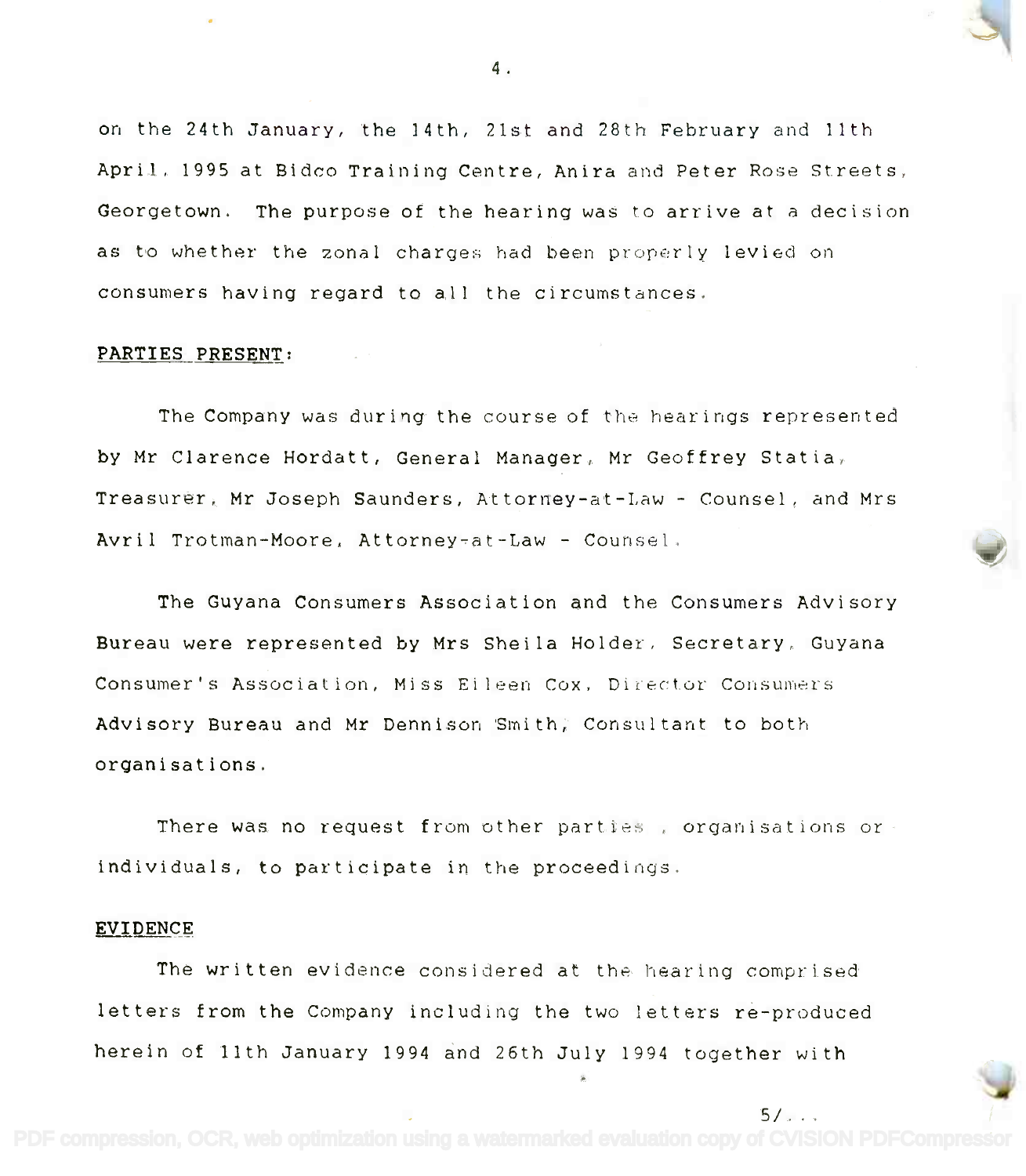a letter dated 30th March 1995, supplying "print outs.... for a letter dated 30th March 1995, supplying "print outs .... for the months of January 1991 and March, April and May 1992 in which the months of January 1991 and March, April and May 1992 in which the Company stated that it" will be observed that the un-authorized the Company stated that it" will be observed that the un-authorized increased charge of \$1.75¢ (sic) (i.e. an additional .874 (sic) on the original .88  $\zeta$  (sic) was made as from May 1992." In respect of the three figures just mentioned, it is obvious that the Company the three figures just mentioned, it is obvious that the Company meant \$1,75, \$.87 and \$.88. Bills to customers for February 1994 were also supplied which showed that "the zonal charge was added to were also supplied which showed that "the zonal charge was added to the international charge (for bills outside of the Georgetown the international charge (for bills outside of the Georgetown 'Zone') and is shown as a single line item as this was the standard 'Zone') and is shown as a single line item as this was the standard method of billing." method of billing."

The first letter from the Company of 11th January 1994 seems The first letter from the Company of 11th January 1994 seems to indicate that at least initially they regarded the zonal charge to indicate that at least initially they regarded the zonal charge as part of the international rates which should have been submitted as part of the international rates which should have been submitted to the Commission, in that they speak of applying a zonal charge for all international calls which originate from exchanges outside for all international calls which originate from exchanges outside of Georgetown, they stated that through oversight it was not included in the Company's submission to the Commission when the included in the Company's submission to the Commission when the application for a rate adjustment was made in 1991 and apologized application for a rate adjustment was made in 1991 and apologized for the oversight. for the oversight.

The evidence further indicated that the Guyana Telephone The evidence further indicated that the Guyana Telephone Corporation (GTC) which provided telephone service to Guyana before Corporation (GTC) which provided telephone service to Guyana before

6/... 6/ ...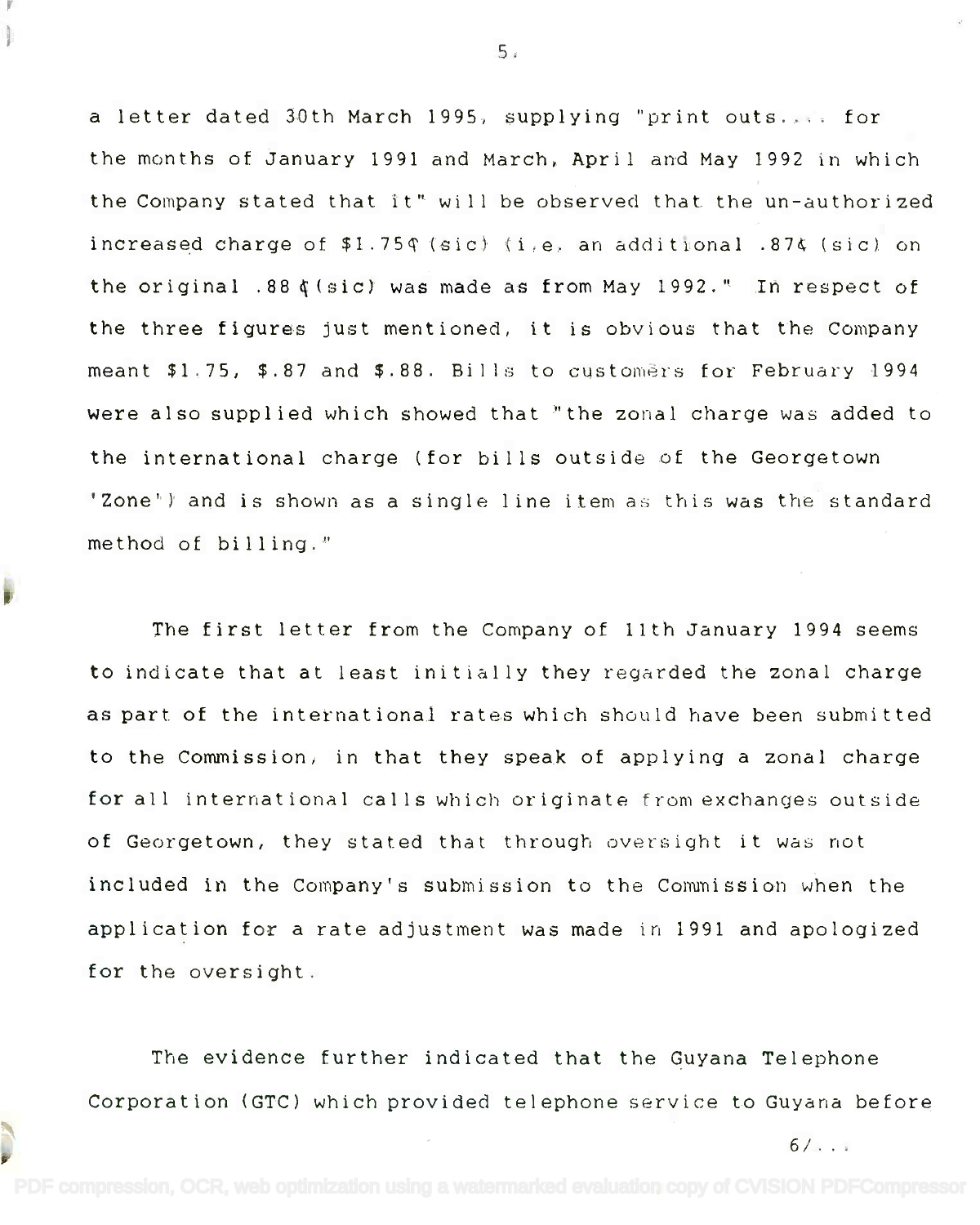its operations were taken over by the Company, levied a charge of its operations were taken over by the Company, levied a charge of \$.88 per minute in respect of all international calls which \$.88 per minute in respect of all international calls which originated from outside of the Georgetown exchange. It was a originated from outside of the Georgetown exchange. It was a standard charge which did not vary from exchange to exchange. standard charge which did not vary from exchange to exchange.

After the take over of operations the Company continued to After the take over of operations the Company continued to apply the charge at the rate of \$.88 per minute up to 30th apply the charge at the rate of \$.88 ~per minute up to 30th December 1991 and then increased the charge to \$1.75 per minute December 1991 and then increased the charge to \$1.75 per minute with effect from 1st January 1992 to 3rd March 1994. with effect from 1st January 1992 to 3rd March 1994.

The Company did not supply information on zonal charges when The Company did not supply information on zonal charges when applying for a rate increase for international destinations and applying for a rate increase for international destinations and therefore zonal charges were not approved by the Commission as a therefore zonal charges were not approved by the Commission as a component of the international rate tariff. Since such charges component of the international rate tariff. Since such charges had not been approved by the Commission, they were not included in had not been approved by the Commission, they were not included in the international rate Tariffs as required under Section 39(1) to the international rate Tariffs as 'required under Section 39(1) to be filed with the Commission and in the copies of such Tariffs which the Company kept open for public inspection. In Billings which the Company kept open for public inspection. In Bill ings supplied by the Company to customers in respect of international supplied by the Company to customers in respect of international calls, zonal charges were included in the cost of international calls. zonal charges were included in the cost of international calls and were not shown separately in any way. The charges were calls and were not shown separately in any way. The charges were not included in the billings in the line called "meter charges" not inclUded in the billings in the l.ine called "meter charges" where the cost of local calls are normally indicated. where the cost of local calls are normally indicated.

Notwithstanding the evidence set out above, the company Notwithstanding the evidence set out above, the company represented during the hearing that they did not submit information represented during the hearing that they did not submit information

PDF compression, OCR, web optimization using a watermarked evaluation copy of CVISION PDFComp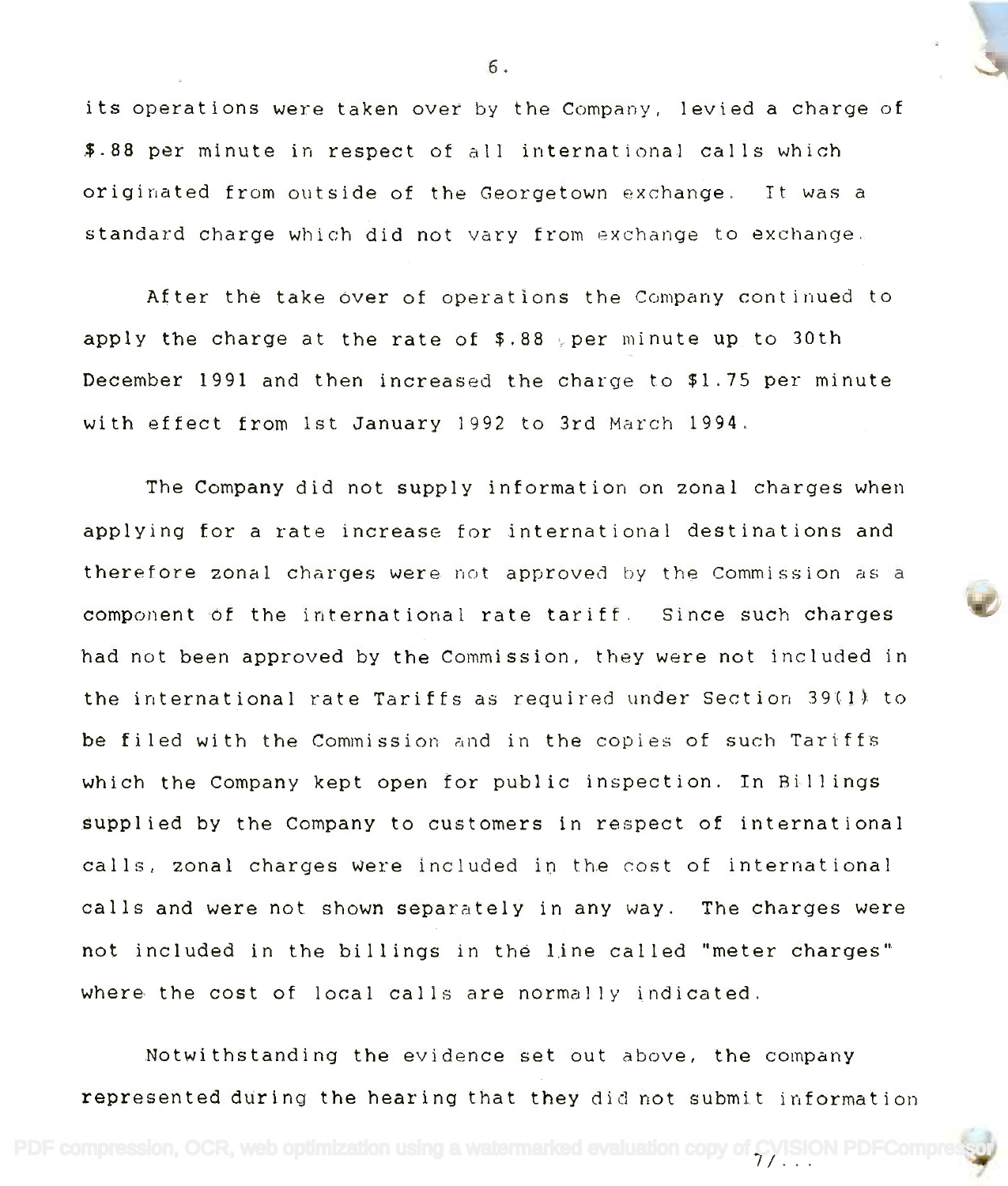on Zonal Charges in respect of an increase in international rates on Zonal Charges in respect of an increase in international rates because they considered these charges to be local calls and as such did not fall within the ambit of the application. With regard to did not fall within the ambit of the application. With regard to this statement however it should be noted that the Company this statement however it should be noted that the Company initially applied for increases in both local and international initially applied for increases in both local and international rates and during the course of the investigations relating to the rates and during the course of the investigations relating to the application withdrew their request for an increase in local rates. application withdrew their request for an increase in local rates. However no information on zonal charges was included in the section However no information on 20nal charges was included in the section of the application dealng with local rates. of the application dealing with local rates.

According to the Company Zonal Charges were being levied According to the Company Zonal Charges were being levied by the Guyana Telecommunication Corporation on the date on which by the Guyana Telecommunication Corporation on the date on which the operations of that Corporation were taken over by the Company the operations of that Corporation were taken over by the Company and hence the Company was entitled to continue to collect those and hence the Company was entitled to continue to collect those charges in view of the provisions contained in the First Addendum charges in view of the provisions contained in the First Addendum to the Agreement between the Atlantic Tele-Network Inc. and the to the Agreement between the Atlantic Tele-Network Inc. and the Government of Guyana entered into on 18th June 1990. Government of Guyana entered into on 18th June 1990.

In further support of their argument, the Company referred to In further support of their argument, the Company referred to para 5 of the First Addendum in which it is stated that "rates para 5 of the First Addendum in which it is stated that "rates charged for services on the date of closing shall be deemed to be charged for services on the date of closing shall be deemed to be fair and reasonable". fair and reasonable".

 $8/1.1$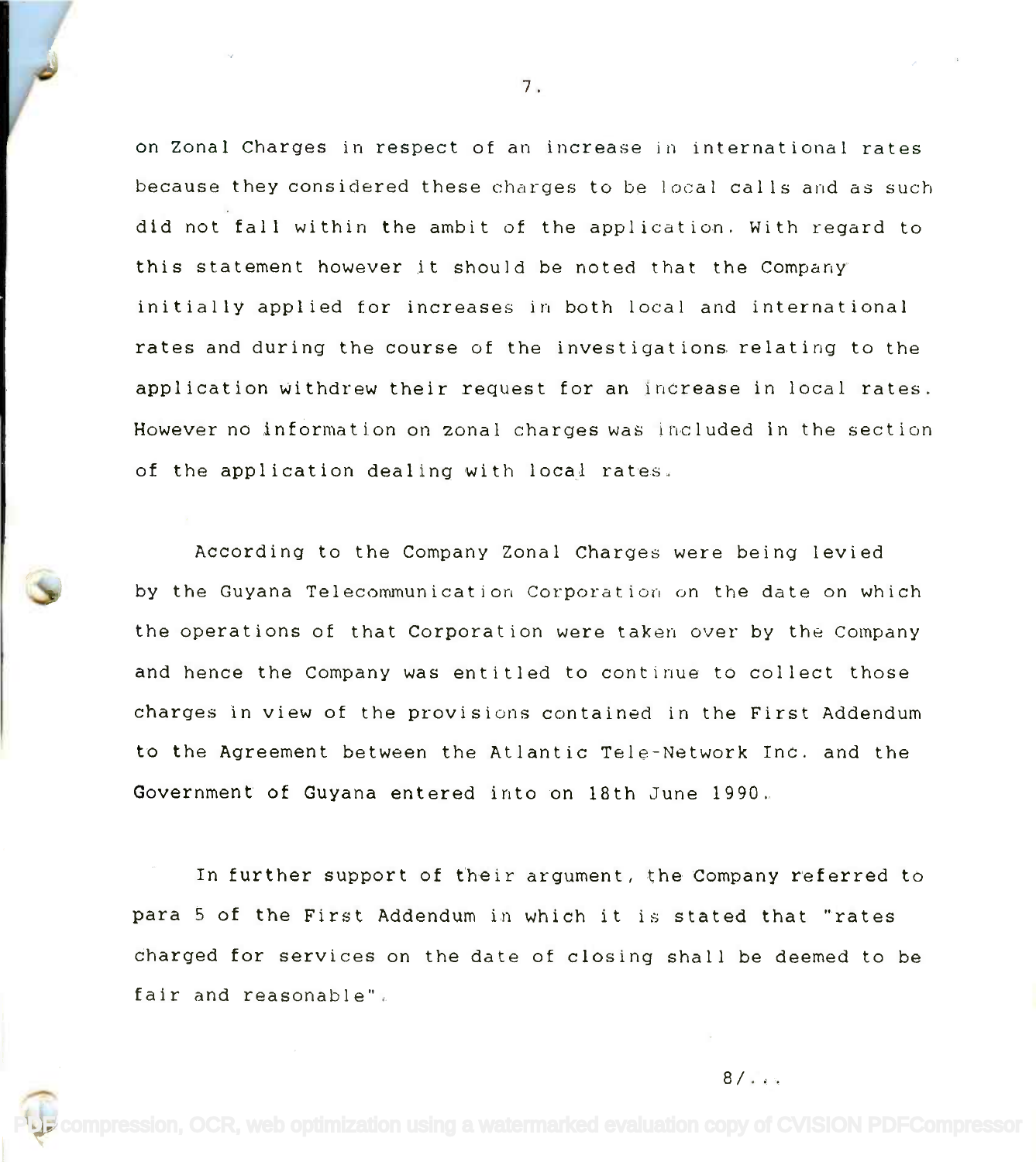

8. 8.

New international tariffs in respect of 87 destinations were New international tariffs in respect of 87 destinations were approved by the Commission with effect from 20th May 1991, and approved by the Commission with effect from 20th May 1991, and therefore from that date, the Company was legally entitled to therefore from that date, the Company was legally entitled to charge only the rates approved by the Commission in respect of charge, only the rates approved by the Commission in respect of those 87 destinations, those 87 destinations.

The argument that the Company was entitled to charge \$.88 The argument that the Company was entitled to charge \$.88 being a rate, inherited from GTC, and also deemed to be fair and being a rate, inherited from GTe, and also deemed to be fair and reasonable, cannot stand in the situation where new increased rates reasonable, cannot stand in the situation where new increased rates have been approved, unless the zonal charge is regarded as outside have been approved, unless the zonal charge is regarded as outside of the international rate structure. The old "fair and reasonable" of the international rate structure. The old "fair and reasonable" rates were increased and the new increased rates should therefore rates were increased and the new increased rates should therefore not be judged by the provisions of paragraph 5 of the First not be judged by the provisions of paragraph 5 of the First Addendum of the agreement. Addendum of the agreement.

In the light of the evidence supplied the Commission has In the light of the evidence supplied the Commission has arrived at the view that the zonal charge was regarded by the arrived at the view that the zonal charge was regarded by the Company as part of their international rate structure and was Company as part of their international rate structure and was treated as such in their billing to customers. Approval for levying treated as such in their billing to customers. Approval for levying

 $9/$ . . .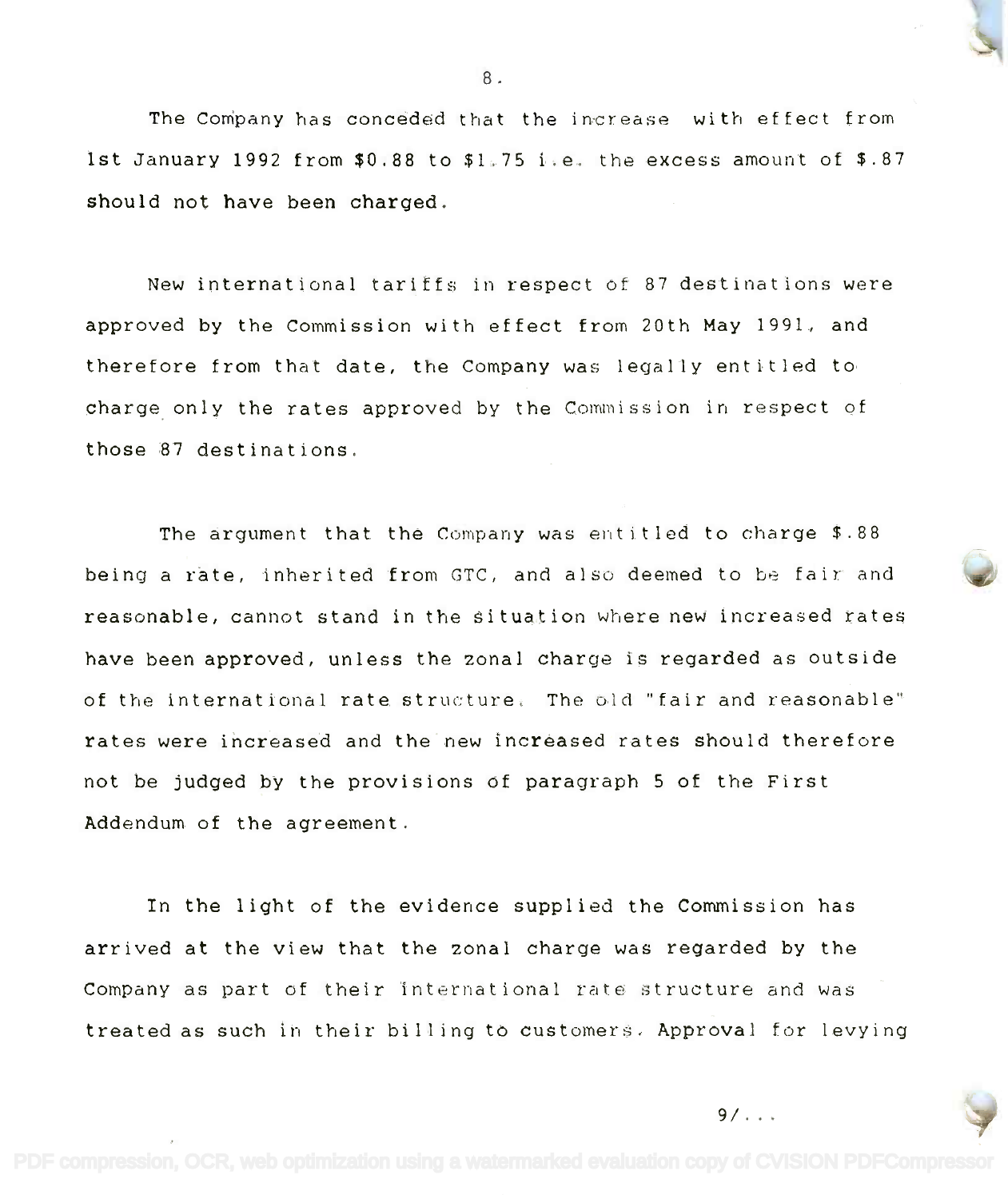zonal charges should have been applied for when the Company requested an increase in international rates. As already stated the Company has conceded that the increase from \$.88 to \$1.75 should not have been made.

In summary therefore the position is as follows with regard to the destinations set out at (a) & (b) immediately below.

(a) The 87 destinations for which increased rates were <u>.He of destinations for which increased faces were</u><br>approved by the Public Utilities Commission with effect from 20th May 1991.

All Zonal charges i.e. the \$.88 levied from 20th May, 199] to 31st December 1991 and the \$1.75 levied from 1st December 1992 to 3rd March 1994 are no longer chargeable in view of the decision of the Commission increasing the rates retroactive to 20th May 1991 in respect of these 87 destinations.

(b) All other destinations apart from the destination mentioned at (a) above. The \$.87 charged with effect from 1st December 1992 to 3rd March 1994 should not have been so levied.

In these circumstances the Commission considers that the provisions of Section 46(2) of the Public Utilities Commission Act 1990 (No. 26 of 1990) should be applied in dealing with the amounts

 $10/$ ...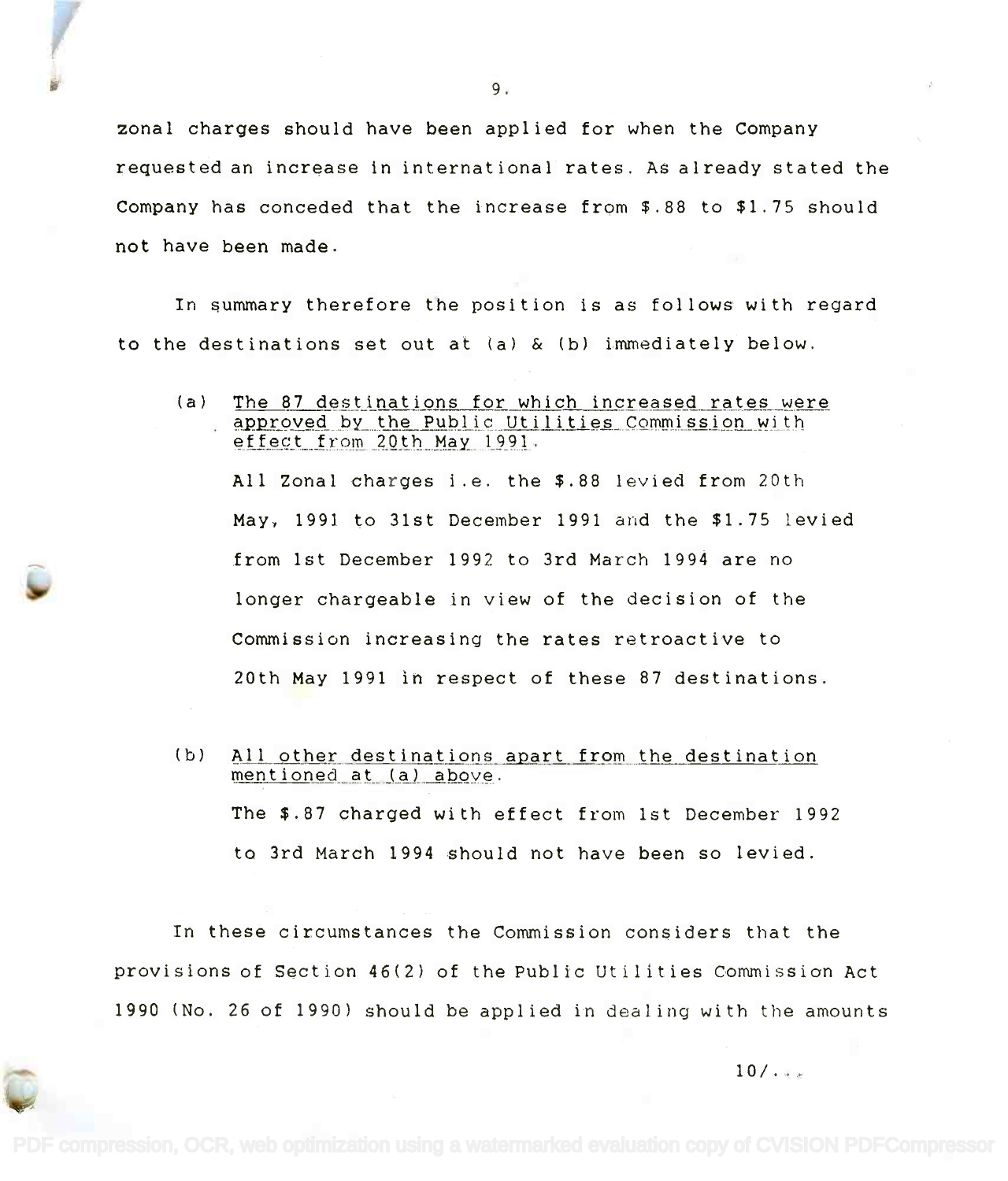which should not have been levied by the Company . This section reads as follows:-

"(2) Where, consequent on an order finally determining "(2) Where, consequent on an order finally determining the rate that a public utility is entitled to demand and receive for any service provided by it, any and receive for any service provided by it, any consumer becomes entitled to receive any sum from consumer becomes entitled to receive any sum from the public utility, it shall be adjusted towards the public utility, it shall be adjusted towards any sum likely to become due to the public utility any sum likely to become due to the public utility from the consumer for reasonable future period, to from the consumer for reasonable future period, to be determined by the Commission taking the interests be determined by the Commission taking the interests of the public utility and the consumer into consider-of the public utility and the consumer into conslder-' ation, or paid in cash to the consumer if before the ation, or paid in cash to the cnnsumer if before the expiry of the aforesaid period he ceases to be a expiry of the aforesaid period he ceases to be a consumer in relation to the public utility." consumer in relation to the public utility."

## ORDER

Accordingly, the Commission orders as follows

- (1) The levy of zonal charges on customers as set out in the second paragraph herein immediately above should not have been levied by the Company.The company shall comply with the provisions of Section 46(2) in respect of zonal charges so levied.
- (2) The action ordered at (1) above shall only be taken after the Company has submitted information on the total amount in question subdivided by exchanges in the format set out in Appendix <sup>I</sup> in respect of the 87

 $11/$ ...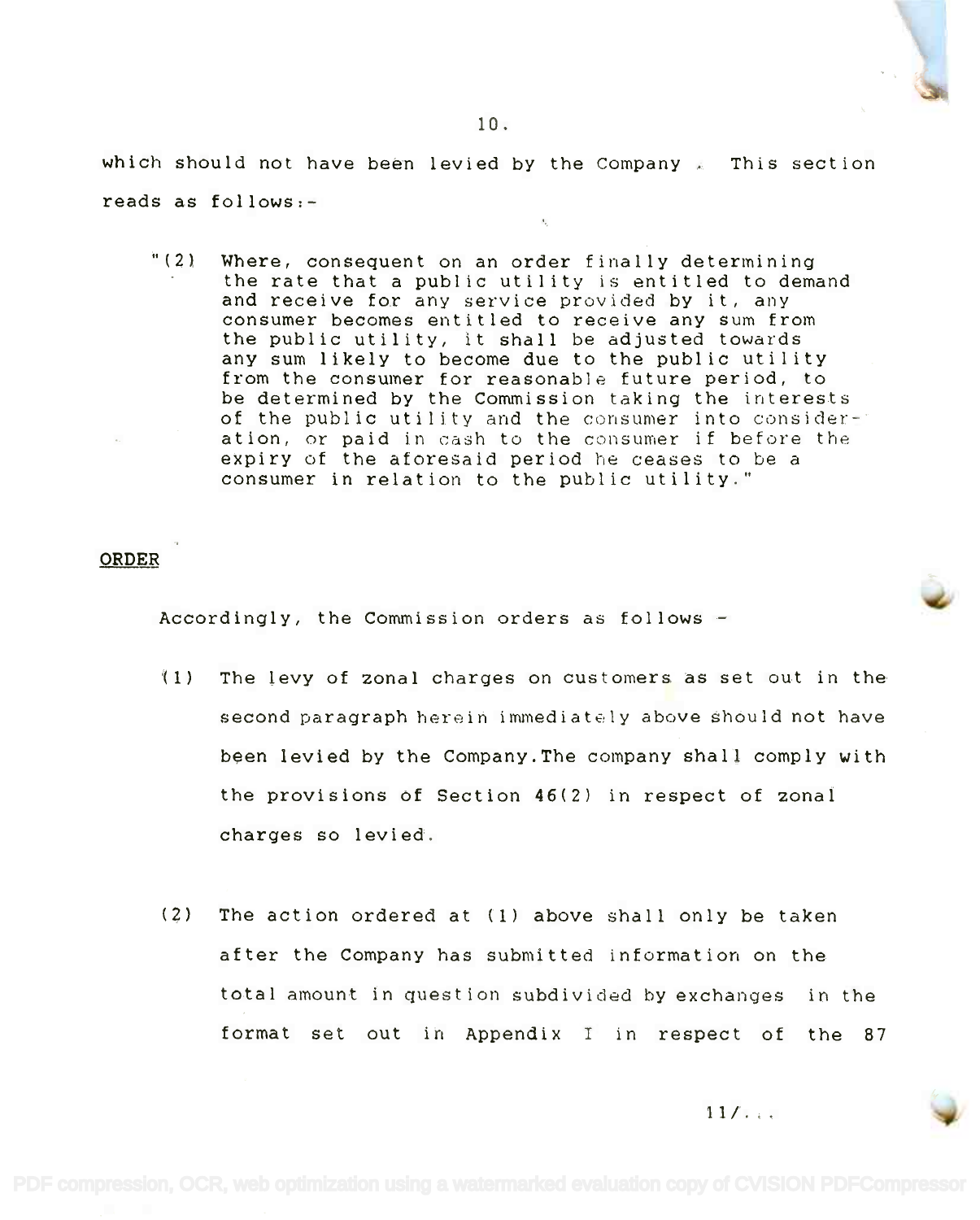countries for which increased rates were approved and for countries for which increased rates were approved and for all other destinations and such information has been all other destinations and such information has been verified to the Commission's satisfaction. The verified to the Commission's satisfaction. The information requested herein is to be submitted to the Commission within one month of the date of this order.  $\,$ If the Company considers this period of time allotted for **If** the Company considers this period of time al lotted for completion to be inadequate, they should within one week  $\hspace{0.1cm}$ of the date of this order request additional time, specifying the additional period being requested and specifying the additional period being requested and their reasons for the request. their reasons for the request.

(3) After verification the Company shall send to each consumer from whom zonal charges were collected a consumer from whom zonal charges were collected a notice and statement informing him of the amount of notice and statement informing him of the amount of credit or refund to which he is entitled, the reasons for the credit or refund and the procedure under which the credit or refund would be made. There would be no objection to such notification etc. being done, if objection to such notification etc. being done, if convenient to the company, in a usual monthly billing  $\hskip1cm \longrightarrow$ to a person who is a current consumer and also if convenient, the credit, or part thereof could also be convenient, the credit, or part thereof could also be included at the same time. included at the same time.

 $12/$ ...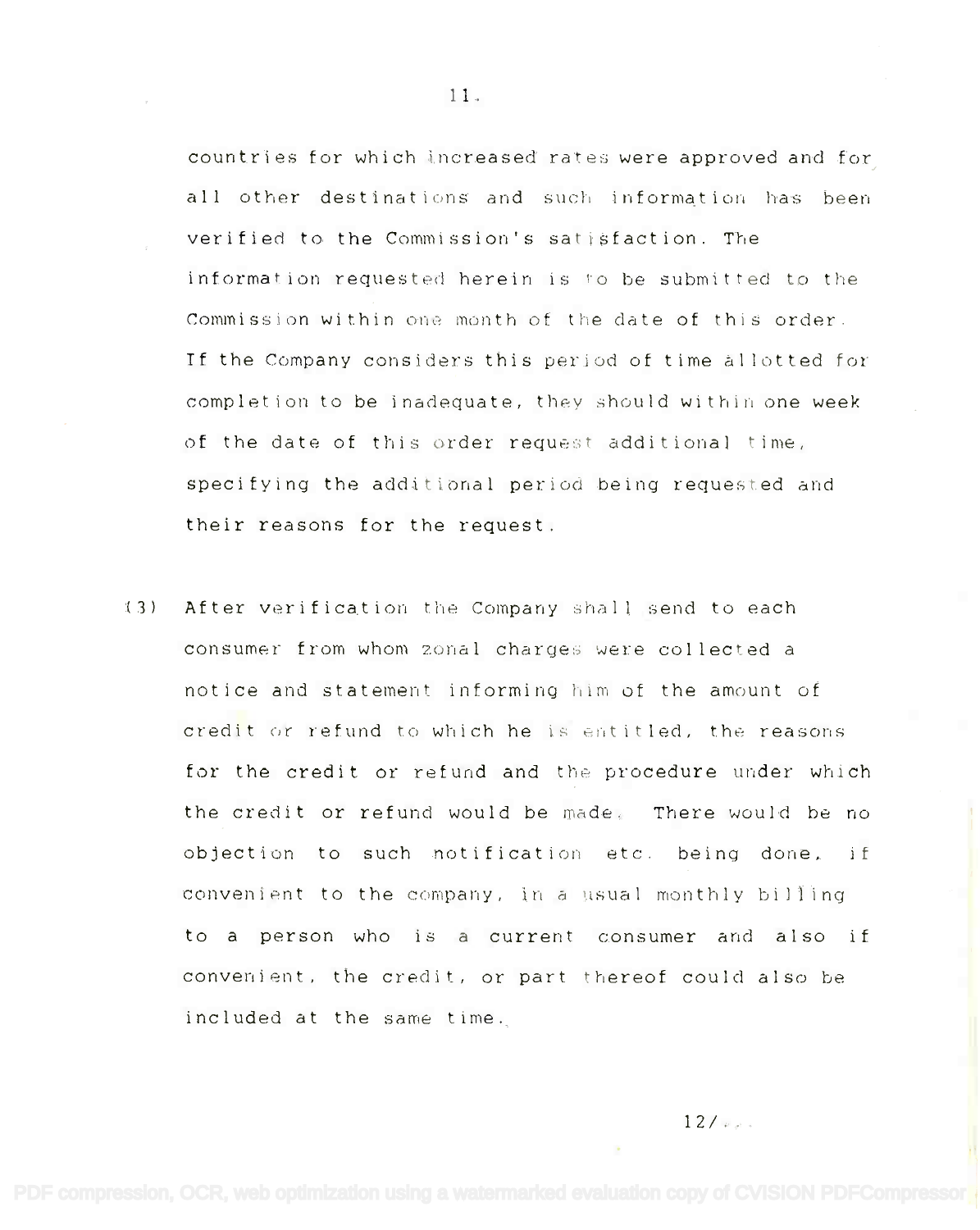- (4) As further provided by Section 46(2) of the Act the (4) As further provided by Section 46(2) of the Act the Company shall pay the amount due in cash to the consumer if before the expiry of a reasonable future period if before the expiry of a reasonable future period determined for the crediting of amounts due, he ceases to determined for the c:reditingof amounts due. he ceases to be a consumer in relation to the Public Utility. be a consumer in relation to the Public Utility.
- (5) The Company shall submit a monthly report to the (5) The Company shall submit a monthly report to the Commission which shall indicate by exchanges the Commission which shall indicate by exchanges the total amount credited or paid in cash each month to total amount credi ted or paid in cash each month to consumers. The monthly report shall be discontinued consumers. The monthly report shall be discontinued after full refund either in credit or in cash has been after full refund either in credit or in cash has been made to all consumers. made to all consumers.
- (6) The Guyana Consumers Association and the Consumers (6) The Guyana Consumers Association and the Consumers Advisory Bureau shall be paid by the Company costs Advisory Bureau shall be paid by the Company costs at \$50,000 each and the payment shall be made within at \$50,000 each and the payment shall be made within one month of the date of this order.

12.

 $13/2...$